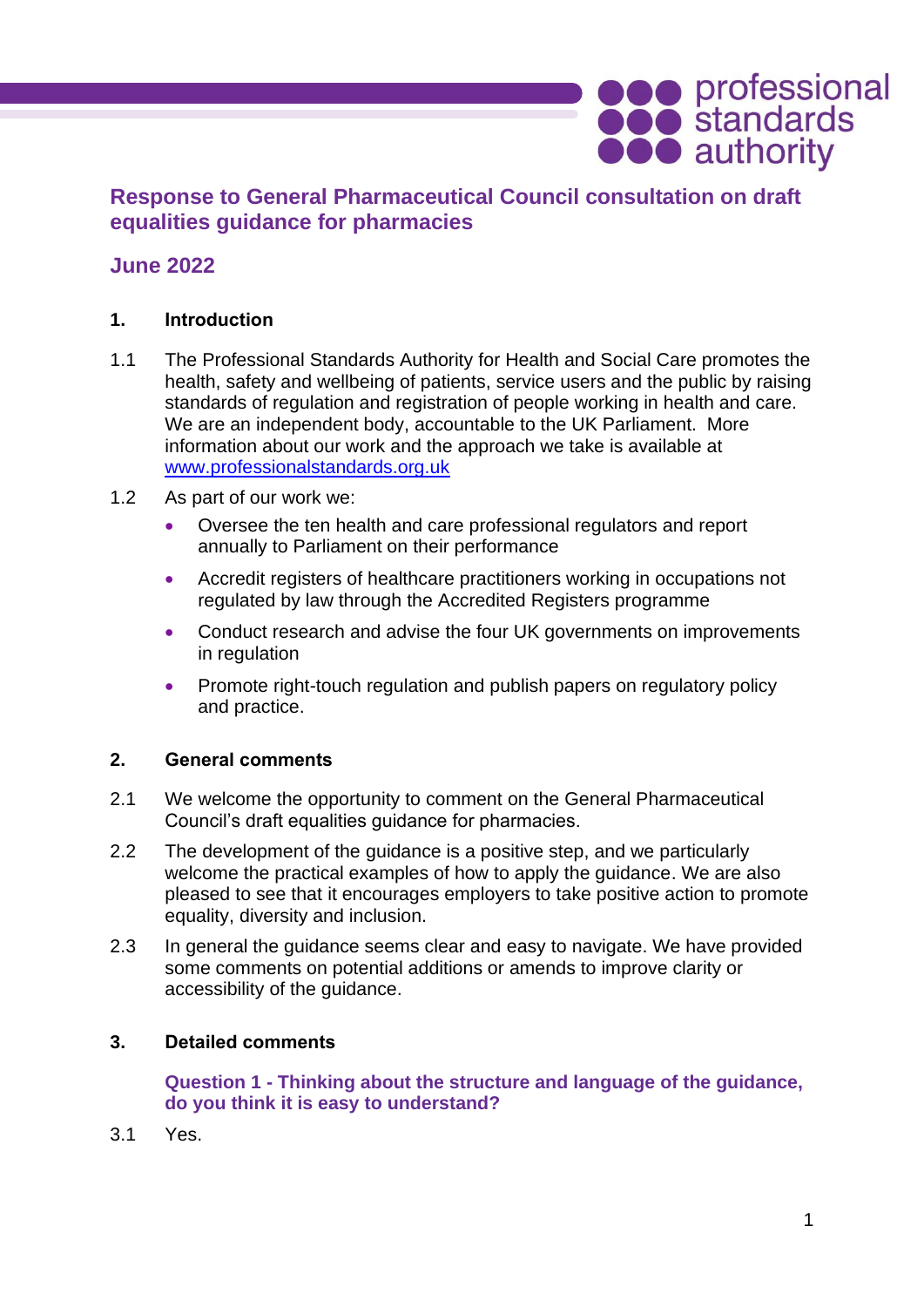### **Question 2 - Thinking about the structure and language of the guidance, do you think it is easy to apply?**

- 3.2 Don't know.
- 3.3 We support the use of practical examples. However, overall, we cannot comment on how easy the guidance would be to put into practice.

**Question 3 - Please give comments explaining your answers to the two questions above.**

3.4 See further comments below with suggestions to improve clarity and accessibility of the guidance.

**Question 4 - Thinking about the areas covered in the guidance, do you think we have missed out anything important?**

3.5 Yes.

#### **Question 5 - If 'Yes', please describe the areas we have missed.**

- 3.6 Our comments cover both areas to consider including in the guidance and suggestions to improve the clarity or accessibility of the guidance.
- 3.7 The section of the guidance on Principle 5 (page 31) is noticeably briefer than the other sections. It would be useful to have a practical example for this principle, as provided for the other principles.
- 3.8 On page 15, the first bullet point on the list of measurable benefits arising from efforts to deal with health and workforce inequalities and to remove the barriers that people face when trying to access health and care services refers to: 'improved access to services, as some people may be more likely to go for care and support to pharmacies with whom they share some social or cultural characteristics.' We suggest that it would be beneficial to add to the end of the sentence 'or where they know their social or cultural characteristics will be respected and catered for' or similar.
- 3.9 Also on the list of measurable benefits on page 15, we suggest it might be clearer to split out benefits to wider society/ the economy and direct benefits to staff.
- 3.10 In our view, the guidance should address scenarios where there might be a perceived or actual conflict between rights for those with protected characteristics. For example this may include considering the religious beliefs of staff when dealing with requests associated with the protected characteristics of patients for example, access to emergency contraception. We note that this is touched on briefly in section 1.1 and a link to the separate guidance on religion, personal values and beliefs provided. However, it would be helpful for this scenario to be acknowledged more clearly in this guidance.
- 3.11 The caveat acknowledging the limitations of language on page 17 (in this case in relation to the term BAME) is helpful. It may also be worth considering a wider caveat around language.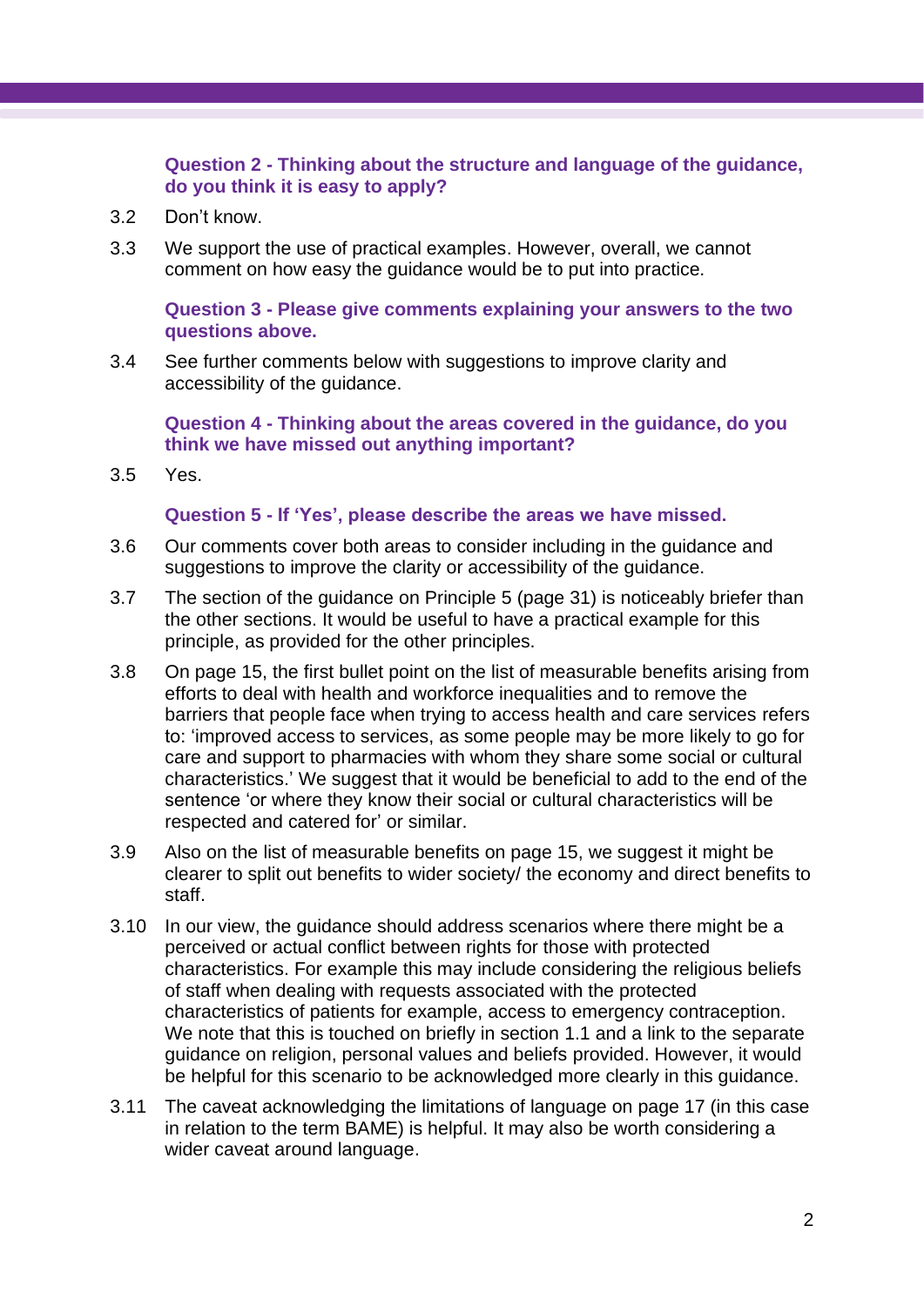- 3.12 The heading for section 1.5 on page 20-21 does not seem to fully reflect what is in that section, which relates to adjustments to service provision for disabled people. This may need amending for clarity.
- 3.13 Also, in relation to the final paragraph of section 1.5, as phrased it could be read to imply that adjustments that cause harm may lead to liability claims and therefore discourage making adjustments. It may be helpful to clarify that the pharmacy may be liable for harm to a patient anyway, if adjustments are not made or not suitable therefore – they should always try to minimise the risk of harm occurring by providing appropriate support and adjustments.
- 3.14 On page 29 the reference to the role that pharmacies can play in helping to tackle wider health inequalities is welcome, however it might be helpful to reference or signpost further guidance as this is a complex area. The guidance could provide some basic information about how health inequalities work, to support professionals to make informed judgements in this area, and take appropriate practical steps. We note the link in the appendix to the Public Health England briefing *Pharmacy teams – seizing opportunities for addressing health inequalities,* however, this currently does not link to the correct briefing document.
- 3.15 In general, it might be helpful for the guidance to differentiate a little more clearly between actions to tackle/eliminate direct discrimination, indirect discrimination, harassment and victimisation and action to address wider health inequalities. Both are important but it may be helpful to be clearer on what pharmacy owners should have regard to in terms of their legal obligations and what may be more part of the wider obligations of being a health professional.
- 3.16 It could also help with clarity of the guidance if it there were clearer delineation between actions intended to benefit patients, and those that would benefit staff.

**Question 6 - Do you think our proposals will have a positive or negative impact on: each of the following groups?** 

- **Patients and the public**
- **Pharmacy staff**
- **Pharmacy owners**
- 3.17 We think that the guidance should have a positive impact on all of these groups if it is effectively utilised.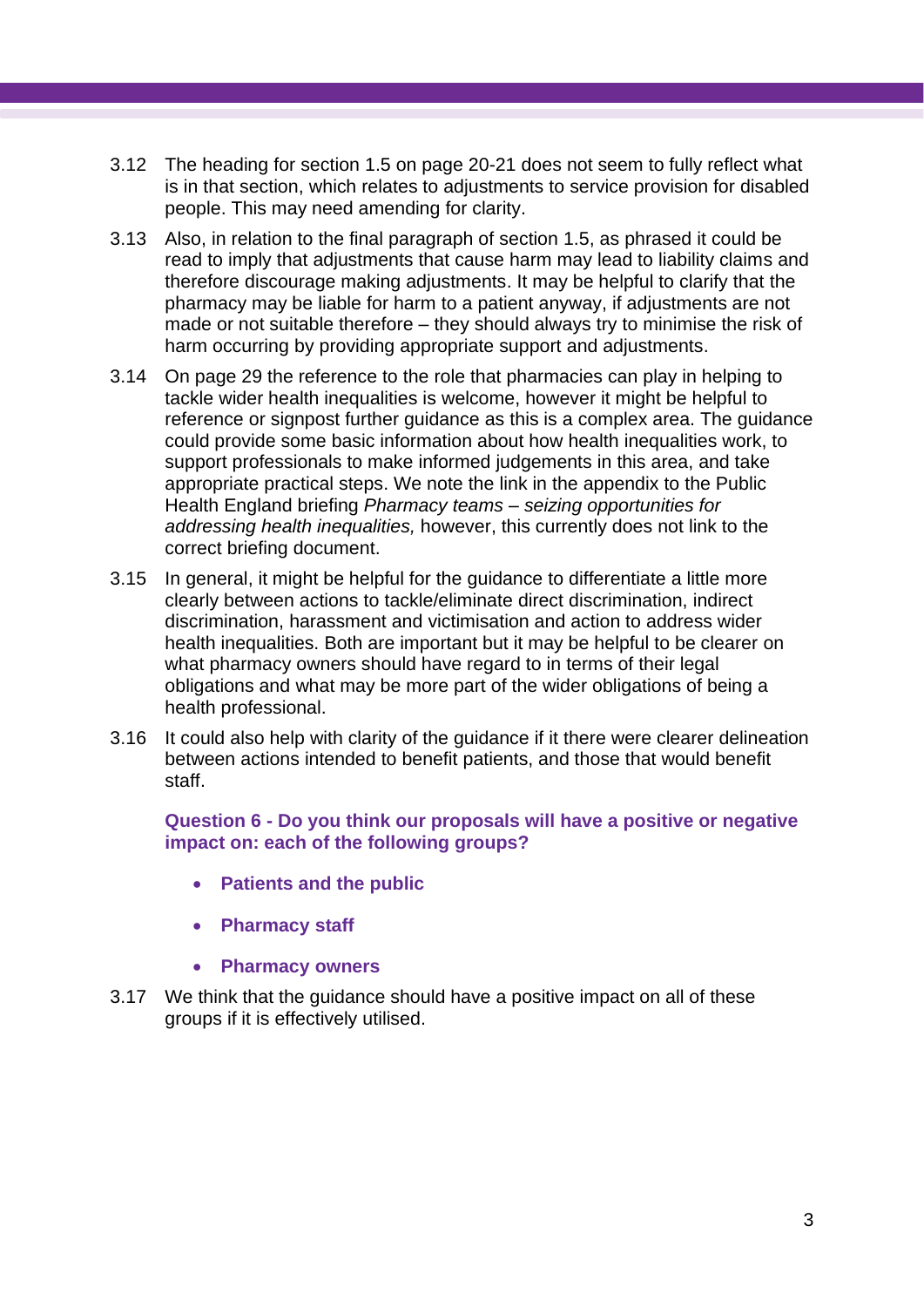**Question 7 - Do you think our proposals will have a positive or negative impact on individuals or groups who share any of the following protected characteristics (as listed in the Equality Act 2010)?** 

- **age**
- **disability**
- **gender reassignment**
- **marriage and civil partnership**
- **pregnancy and maternity**
- **race**
- **religion or belief**
- **sex**
- **sexual orientation.**
- 3.18 We think that the guidance should have a positive impact on all groups with these protected characteristics.

**Question 8 - Please give comments explaining your answers to the two impact questions above. Please describe the individuals or groups concerned and the impact you think our guidance would have.**

- 3.19 The guidance should support registered pharmacies to better understand their equalities obligations to all those with protected characteristics and provide practical support in ensuring that equality and diversity is promoted, and discrimination is avoided.
- 3.20 These benefits will be increased if the guidance is well promoted and publicised and if the GPhC is able to ensure their expectations are embedded as core considerations as part of pharmacy practice.
- 3.21 It would be useful to know practically how the GPhC plans to use the guidance during inspections and how it will measure the impact of the guidance.

#### **4. Further information**

4.1 Please get in touch if you would like to discuss any aspect of this response in further detail. You can contact us at:

> **Professional Standards Authority for Health and Social Care** 157-197 Buckingham Palace Road London SW1W 9SP

Email: [policy@professionalstandards.org.uk](mailto:policy@professionalstandards.org.uk)